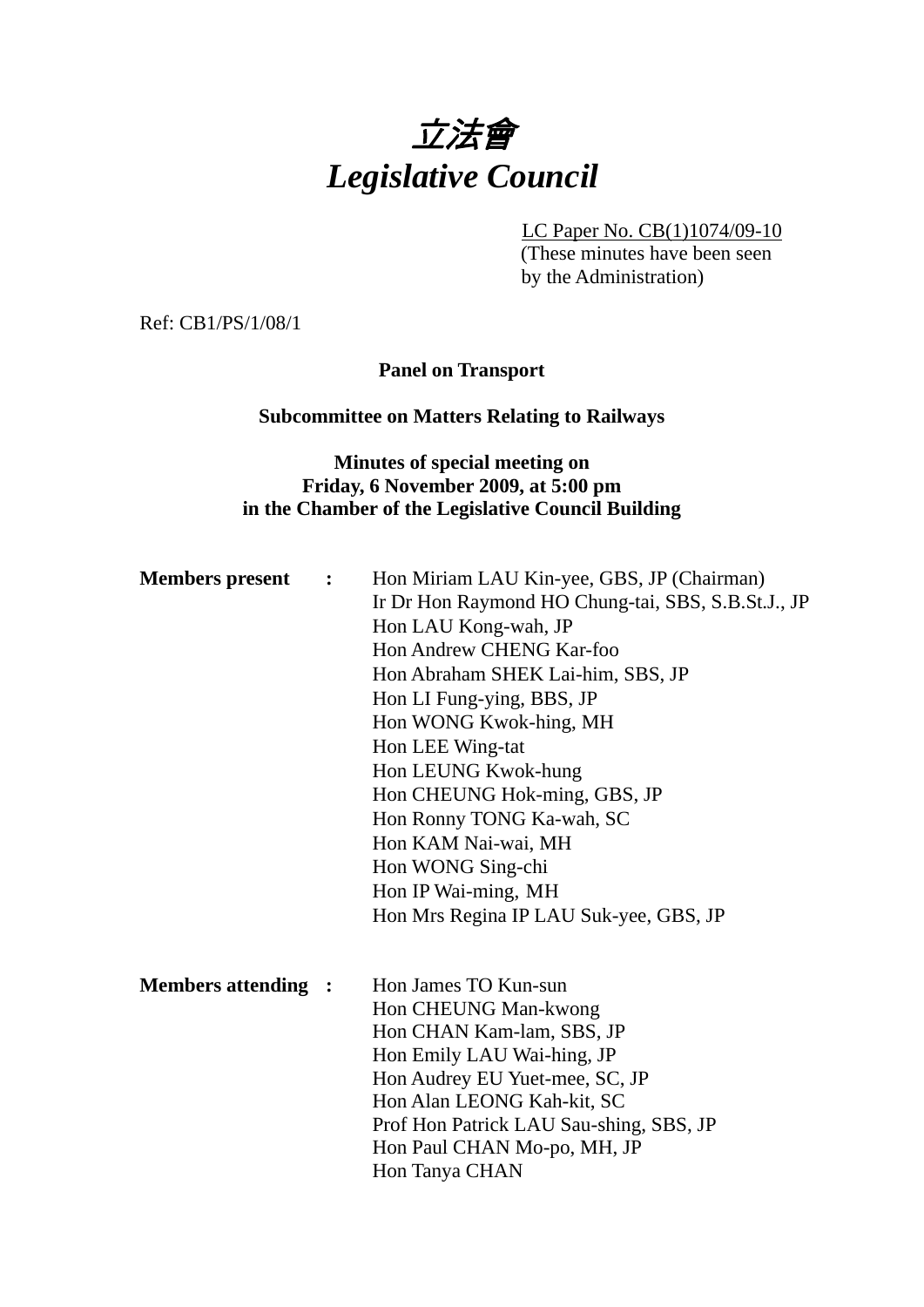|                                    |              | Dr Hon Priscilla LEUNG Mei-fun<br>Hon IP Kwok-him, GBS, JP<br>Dr Hon Samson TAM Wai-ho, JP            |
|------------------------------------|--------------|-------------------------------------------------------------------------------------------------------|
| <b>Members absent</b>              | $\mathbf{L}$ | Hon Albert CHAN Wai-yip<br>Hon Jeffrey LAM Kin-fung, SBS, JP                                          |
| <b>Public Officers</b>             |              | <b>Agenda item I</b>                                                                                  |
| attending                          |              | Ms Eva CHENG<br>Secretary for Transport and Housing                                                   |
|                                    |              | Mr Philip YUNG<br>Deputy Secretary for Transport & Housing                                            |
|                                    |              | Mr WAI Chi-sing<br>Director of Highways                                                               |
|                                    |              | Mr WAN Man-lung<br>Principal Government Engineer/Railway<br>Development<br><b>Highways Department</b> |
|                                    |              | Mr David TO<br><b>Assistant Commissioner for Transport/Planning</b><br><b>Transport Department</b>    |
| <b>Attendance by</b><br>invitation |              | Agenda item I                                                                                         |
|                                    |              | <b>MTR Corporation Limited</b>                                                                        |
|                                    |              | Mr Malcolm GIBSON<br>Head of Project Engineering                                                      |
|                                    |              | Mr Paul LO<br>General Manager – XRL                                                                   |
|                                    |              | Mr Stephen CHIK<br>Chief Civil & Planning Engineer                                                    |
|                                    |              | Mr C L LEUNG<br>Chief E&M Engineer                                                                    |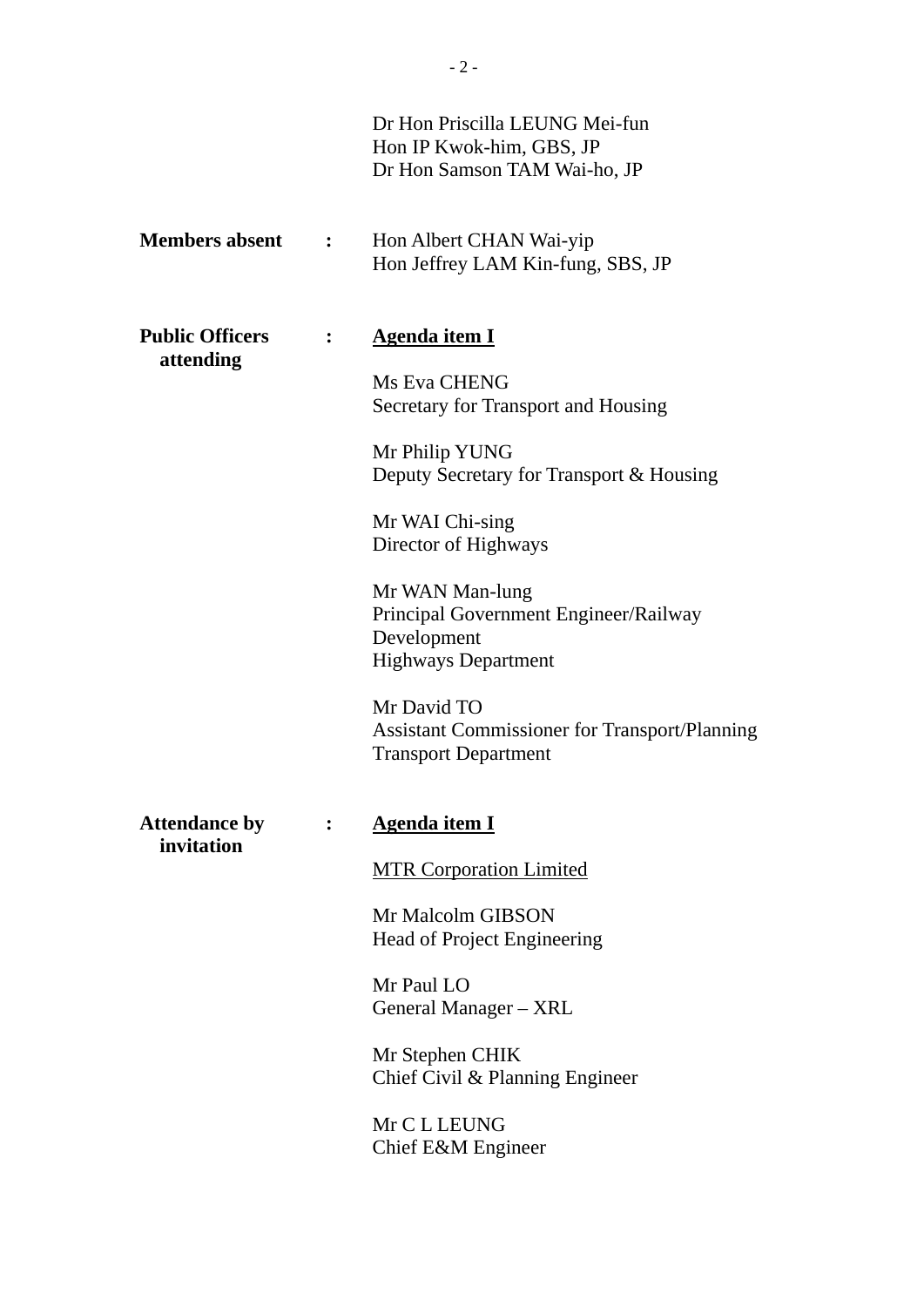Miss Maggie SO Senior Manager – Projects and Property Communications

#### The Professional Commons

Mr Albert LAI Chairman

Mr Ronald TAYLOR Engineer

Association of Engineering Professionals in Society Ltd.

Mr YIM Kin-ping Senior Vice Chairman

Mr FAN Ying-ming Council Member

The Hong Kong Institution of Engineers

Ir Peter WONG Immediate Past President

Ir Reuben CHU Vice President

The Chartered Institute of Logistics & Transport in Hong Kong

Mr LEUNG Kong-yui Council Member

Hong Kong Institution of Highways and **Transportation** 

Mr WAN Yiu-lun President

Mr CHEUNG Chung-hoi Council Member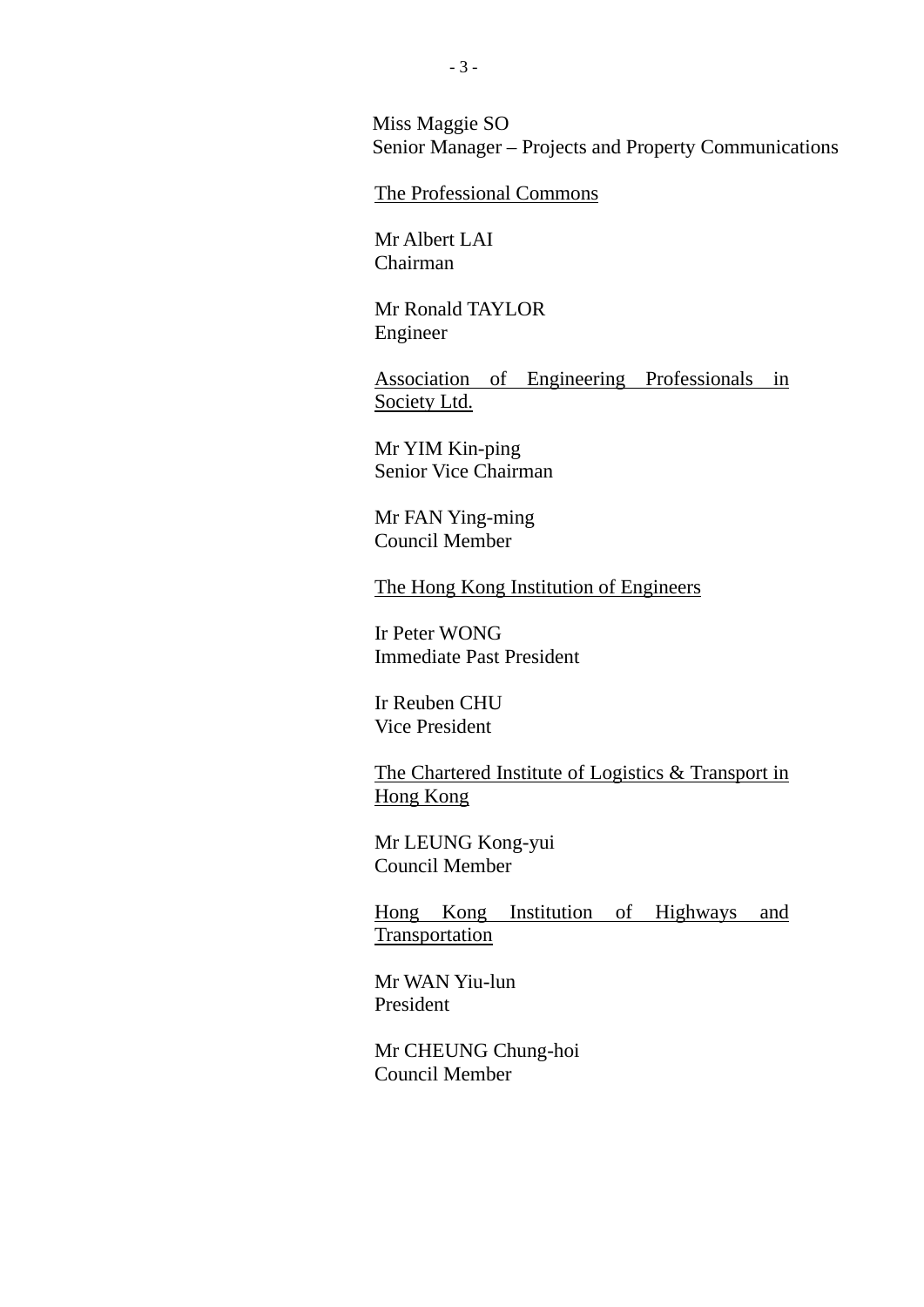Association of Hong Kong Railway Transport Professions

Mr CHEUNG Shun-wah Chairman

Mr Fred LAM Advisor

China Hong Kong Permanent Way Society Limited

Mr Michael YEUNG Vice Chairman

Mr Walter CHAN Member

The Institution of Highways & Transportation (Hong Kong Branch)

Mr Kennedy T F CHEUNG Vice Chairman

Mr Collin H W CHAN Hon Secretary

Designing Hong Kong

Mr HUNG Wing-tat Member

XRL Concerns Group

Mr Kai CHAN

Tsin Shui Building Owners' Corporation

Mr FUNG Tak-hing

Chung Hing Building Owners' Corporation

Mr MOK Hon-yee Member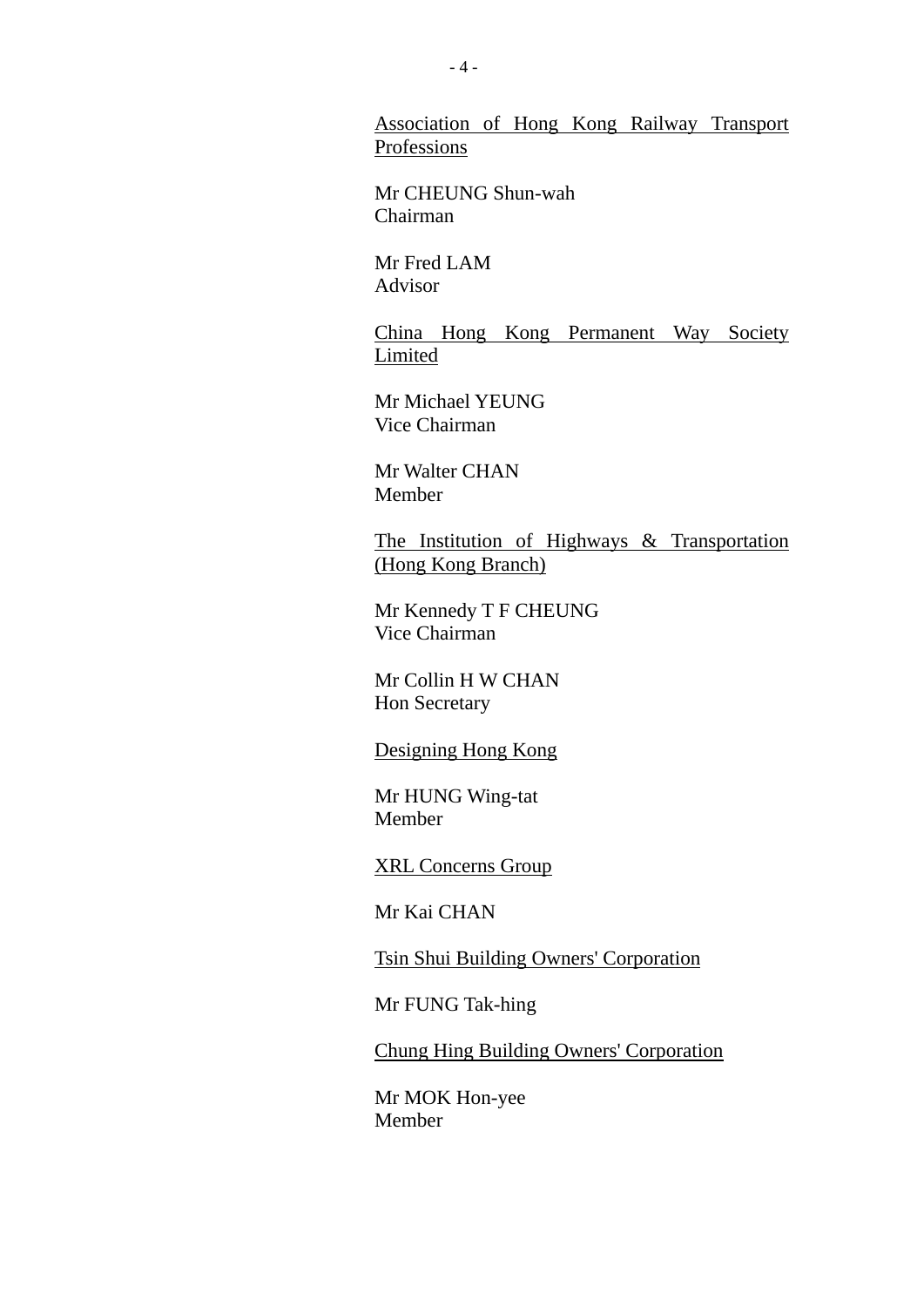Hing Wong Mansion

Miss KWONG Wai-fong Representative

#### 深水重建關注組

#### Mr LI

Tai Kok Tsui Concern Group on Guangzhou-Shenzhen-Hong Kong Express Rail Link

Mr MAK Fat-cheung Chairman

Tai Kok Tsui Property Owners

Ms LEUNG Yuet-han

Friends of Tai Kok Tsui / Tai Chuen Building and Tai Shing Building Owners' Corporation

Mr LEUNG Yiu-wah Chairman

#### CU Student Press

Ms CHAN Ping-fung

- **Clerk in attendance :** Ms Joanne MAK Chief Council Secretary (1)2
- **Staff in attendance :** Mr Ken WOO Council Secretary (1)2

Miss Winnie CHENG Legislative Assistant (1)5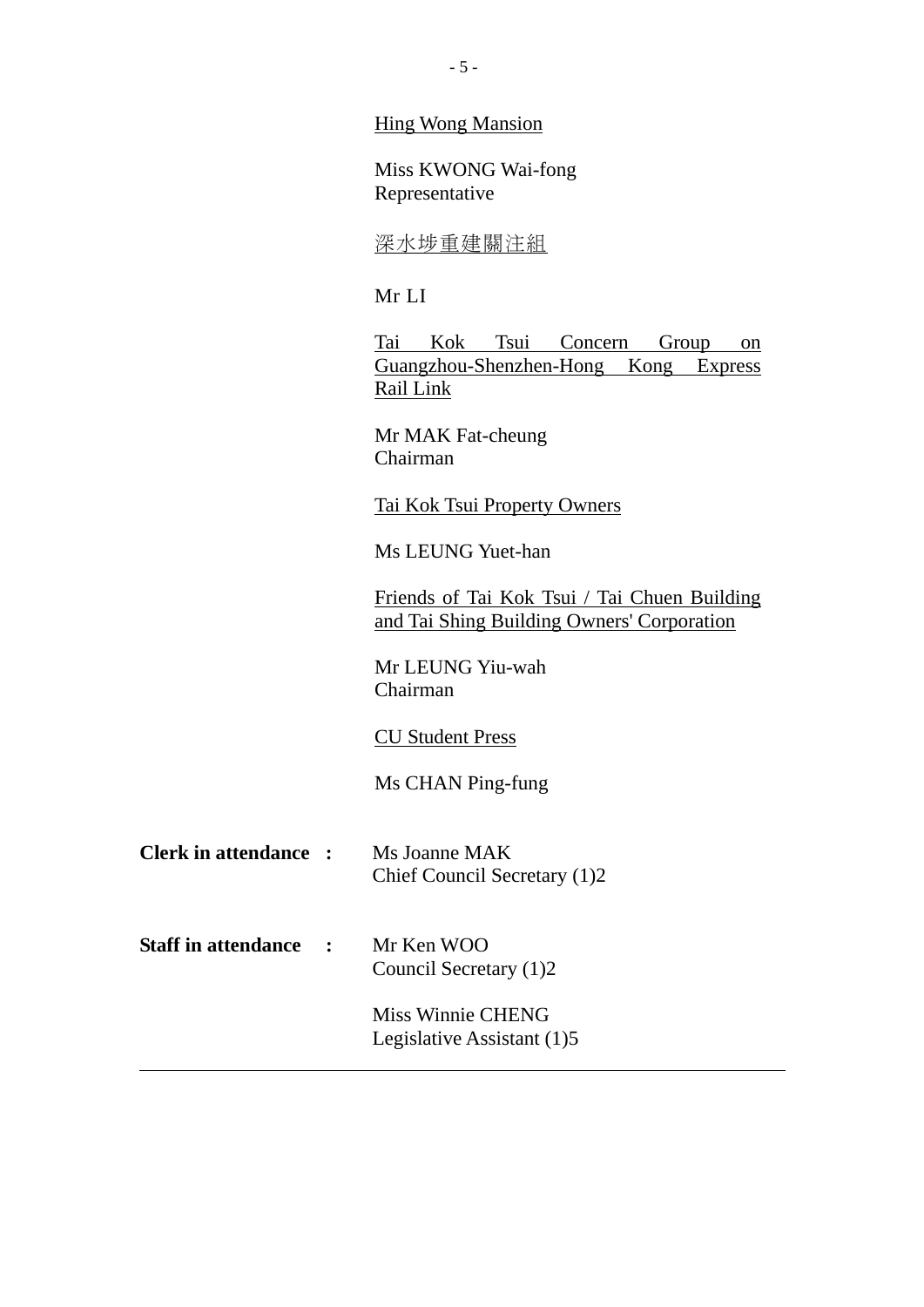# Action

| The Hong Kong section of the Guangzhou-Shenzhen-Hong Kong<br><b>Express Rail Link</b> |                                                                                                                                                                                                            |
|---------------------------------------------------------------------------------------|------------------------------------------------------------------------------------------------------------------------------------------------------------------------------------------------------------|
| (Legislative Council Brief                                                            | Administration's<br>paper<br>the<br>Hong<br>Kong<br>on<br>of<br>the<br>section<br>Guangzhou-Shenzhen-<br>Hong Kong Express Rail<br>Link: Authorization of<br>Scheme                                        |
| Legislative Council Brief                                                             | Administration's<br>paper<br>the<br>Hong<br>Kong<br>on<br>of<br>the<br>section<br>Guangzhou-Shenzhen-<br>Hong Kong Express Rail<br>Link:<br>Funding<br>Arrangement and Special<br><b>Rehousing Package</b> |
| LC Paper No. $CB(1)2582/08-09(02)$                                                    | Background brief on the<br>Guangzhou-Shenzhen-<br>Hong Kong Express Rail<br>Link<br>$($ Hong<br>Kong<br>Section) prepared by the<br>Legislative<br>Council<br>Secretariat                                  |
| LC Paper No. CB(1)322/09-10(01)                                                       | Powerpoint presentation<br>materials provided by the<br>Administration<br>on the<br>Hong<br>Kong<br>section<br>of<br>the<br>Guangzhou-Shenzhen-<br>Hong Kong Express Rail<br>Link                          |
| LC Paper No. $CB(1)322/09-10(02)$                                                     | Powerpoint presentation<br>materials provided by<br>Professional<br>The<br>Commons on the Hong<br>Kong section of the<br>Guangzhou-Shenzhen-<br>Hong Kong Express Rail<br>Link                             |
| LC Paper No. $CB(1)322/09-10(03)$                                                     | Powerpoint presentation<br>materials provided by<br>The<br>Hong<br>Kong<br>Institution of Engineers<br>Hong<br>the<br>Kong<br>on                                                                           |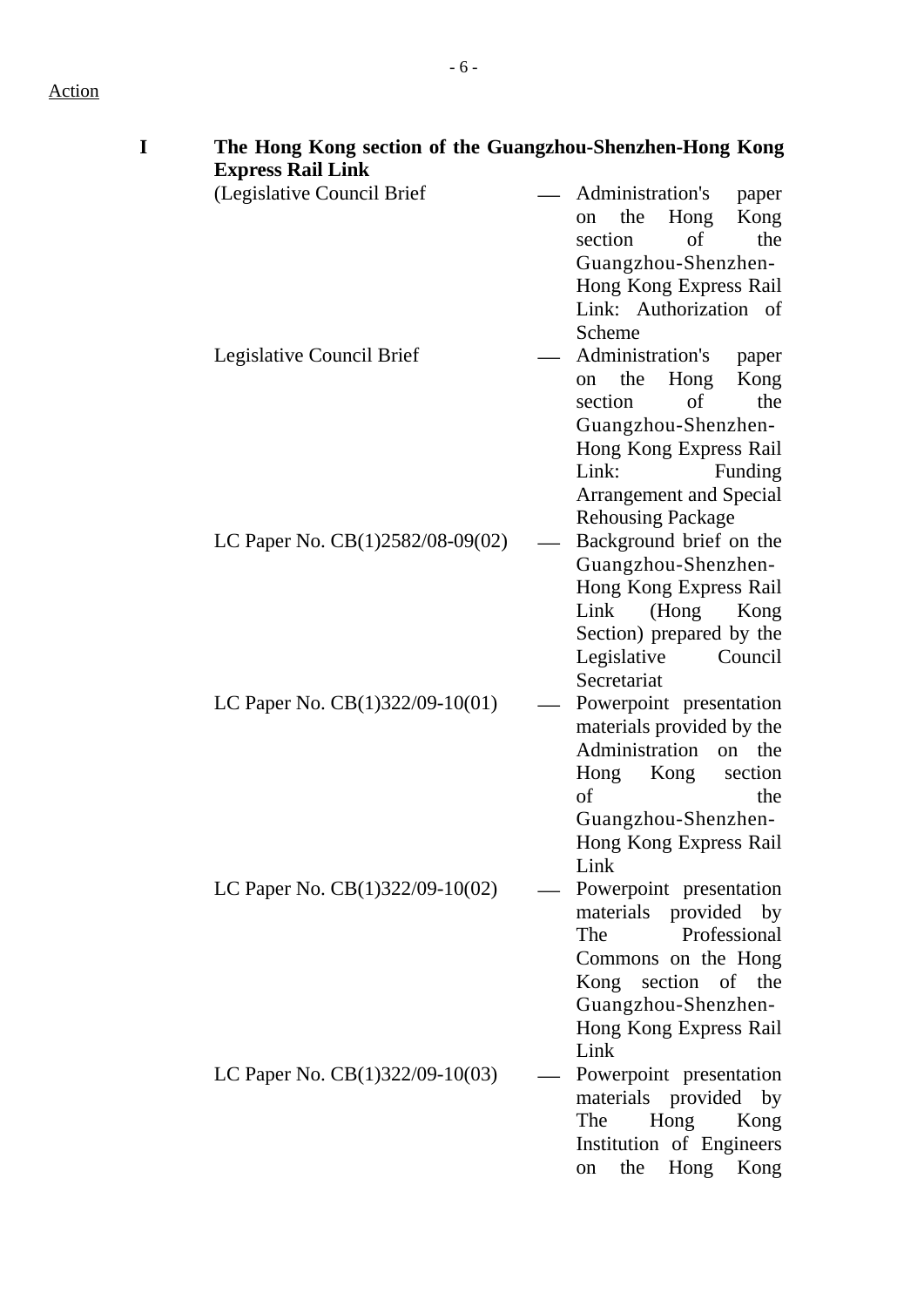|                                   | section<br>of<br>the       |
|-----------------------------------|----------------------------|
|                                   | Guangzhou-Shenzhen-        |
|                                   | Hong Kong Express Rail     |
|                                   | Link                       |
| LC Paper No. CB(1)322/09-10(04)   | Powerpoint presentation    |
|                                   | materials provided by      |
|                                   | China<br>Hong<br>Kong      |
|                                   | Permanent Way Society      |
|                                   | Limited on the Hong        |
|                                   | Kong section of the        |
|                                   | Guangzhou-Shenzhen-        |
|                                   | Hong Kong Express Rail     |
|                                   | Link                       |
| LC Paper No. $CB(1)322/09-10(05)$ | Powerpoint presentation    |
|                                   | materials provided by      |
|                                   | Association of Hong        |
|                                   | Kong Railway Transport     |
|                                   | Professions<br>on the      |
|                                   | Kong<br>section<br>Hong    |
|                                   | of<br>the                  |
|                                   | Guangzhou-Shenzhen-        |
|                                   | Hong Kong Express Rail     |
|                                   | Link                       |
| LC Paper No. $CB(1)322/09-10(06)$ | Powerpoint presentation    |
|                                   | materials provided by      |
|                                   | Designing Hong Kong        |
|                                   | the<br>Hong Kong<br>on     |
|                                   | of<br>the<br>section       |
|                                   | Guangzhou-Shenzhen-        |
|                                   | Hong Kong Express Rail     |
|                                   | Link                       |
| LC Paper No. $CB(1)323/09-10(01)$ | Submission from<br>The     |
|                                   | Chartered Institute<br>of  |
|                                   | Logistics and Transport    |
|                                   | in Hong Kong               |
| LC Paper No. $CB(1)323/09-10(02)$ | Submission from China      |
|                                   | Hong Kong Permanent        |
|                                   | <b>Way Society Limited</b> |
| LC Paper No. $CB(1)323/09-10(03)$ | Submission<br>from         |
|                                   | Designing Hong Kong        |
| LC Paper No. $CB(1)323/09-10(04)$ | Submission from<br>The     |
|                                   | Institution of Highways    |
|                                   | & Transportation (Hong     |
|                                   | Kong Branch)               |
| LC Paper No. $CB(1)323/09-10(05)$ | Submission from XRL        |
|                                   | Concerns Group             |
|                                   |                            |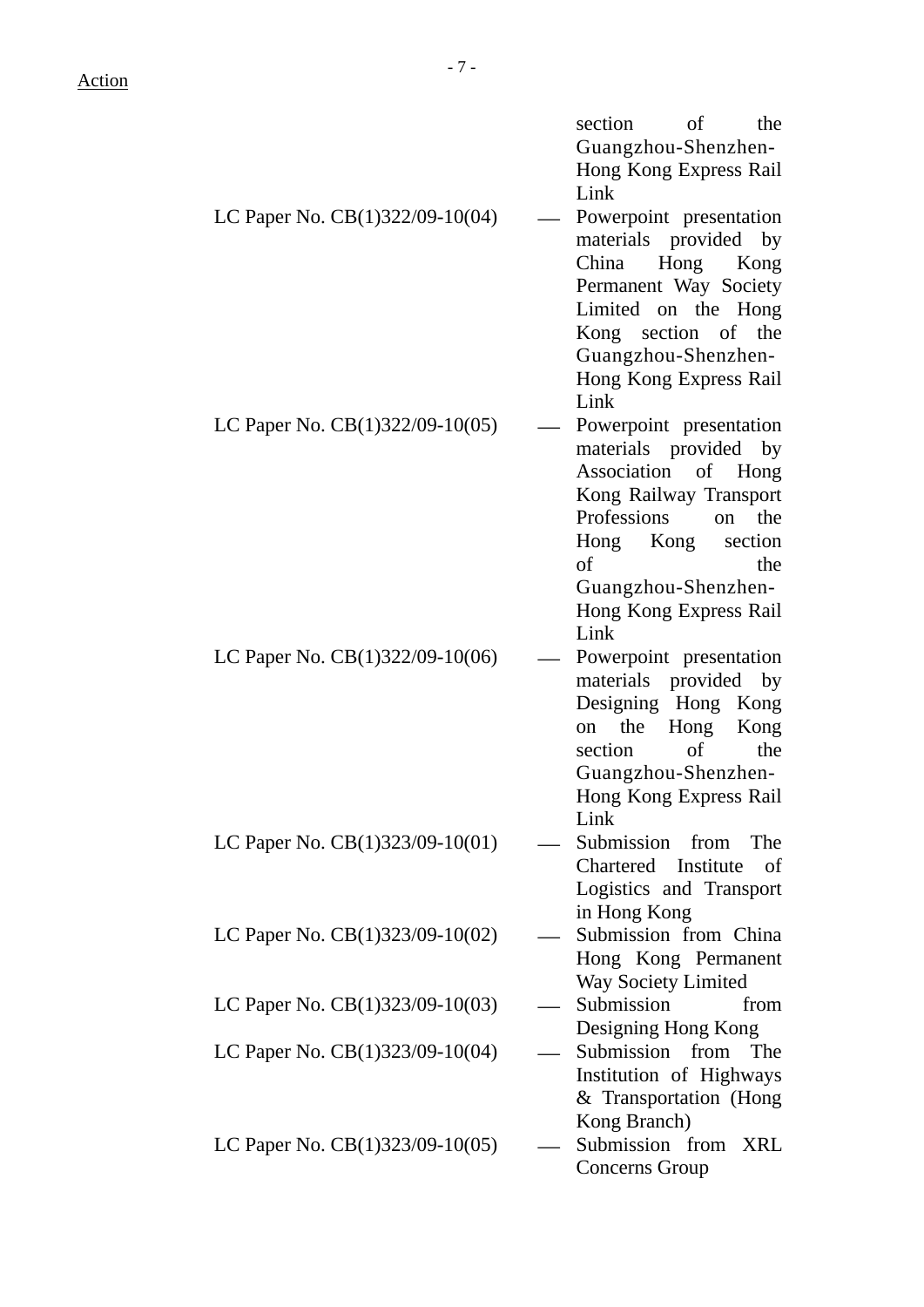| LC Paper No. CB(1)323/09-10(06)   | Submission from Slow<br>Development HK and |      |
|-----------------------------------|--------------------------------------------|------|
|                                   | Hong Kong Critical                         |      |
|                                   | Geography Group                            |      |
| LC Paper No. CB(1)323/09-10(07)   | Submission from                            | Tai  |
|                                   | <b>Kok Tsui Residents</b>                  |      |
| LC Paper No. CB(1)323/09-10(08)   | Submission                                 | from |
|                                   | 華景山莊權益關注組                                  |      |
| LC Paper No. CB(1)323/09-10(09)   | — Submission from                          | CU.  |
|                                   | <b>Student Press</b>                       |      |
| LC Paper No. $CB(1)323/09-10(10)$ | Submission from                            | The  |
|                                   | Professional Commons)                      |      |

The Subcommittee deliberated (index of proceedings attached at **Annex**).

### Presentation of views by deputations

2. In session I of the meeting, The Professional Commons presented to the Subcommittee their proposed new option for the Hong Kong section of the Guangzhou-Shenzhen-Hong Kong Express Rail Link (XRL) project. At the invitation of the Chairman, the Administration presented its views and comments on the proposed new option. The Subcommittee also received views from professional institutions of the engineering sector on the XRL (Hong Kong section) project.

3. In session II, deputations, including Tai Kok Tsui residents affected by the strata resumption under the Hong Kong section of XRL project, presented their views to the Subcommittee.

#### Proposal to appoint an independent specialist

4. Mr Ronny TONG said that members had to act prudently in comparing the cost-effectiveness of the proposal put forward by the Administration and that by The Professional Commons, since the latter indicated that their proposal of locating the XRL Hong Kong Terminus at Kam Sheung Road could achieve substantial savings of about \$30 billion. He said that the proposal of The Professional Commons was worthy of serious consideration. He considered that it was, however, impossible for members to decide within a short time which option was better given the complex technical issues involved. He proposed that the Subcommittee should follow the approach adopted by the former Subcommittee on West Kowloon Cultural District Development and appoint an independent specialist to conduct a study and make recommendations. He invited comments from members on his proposal.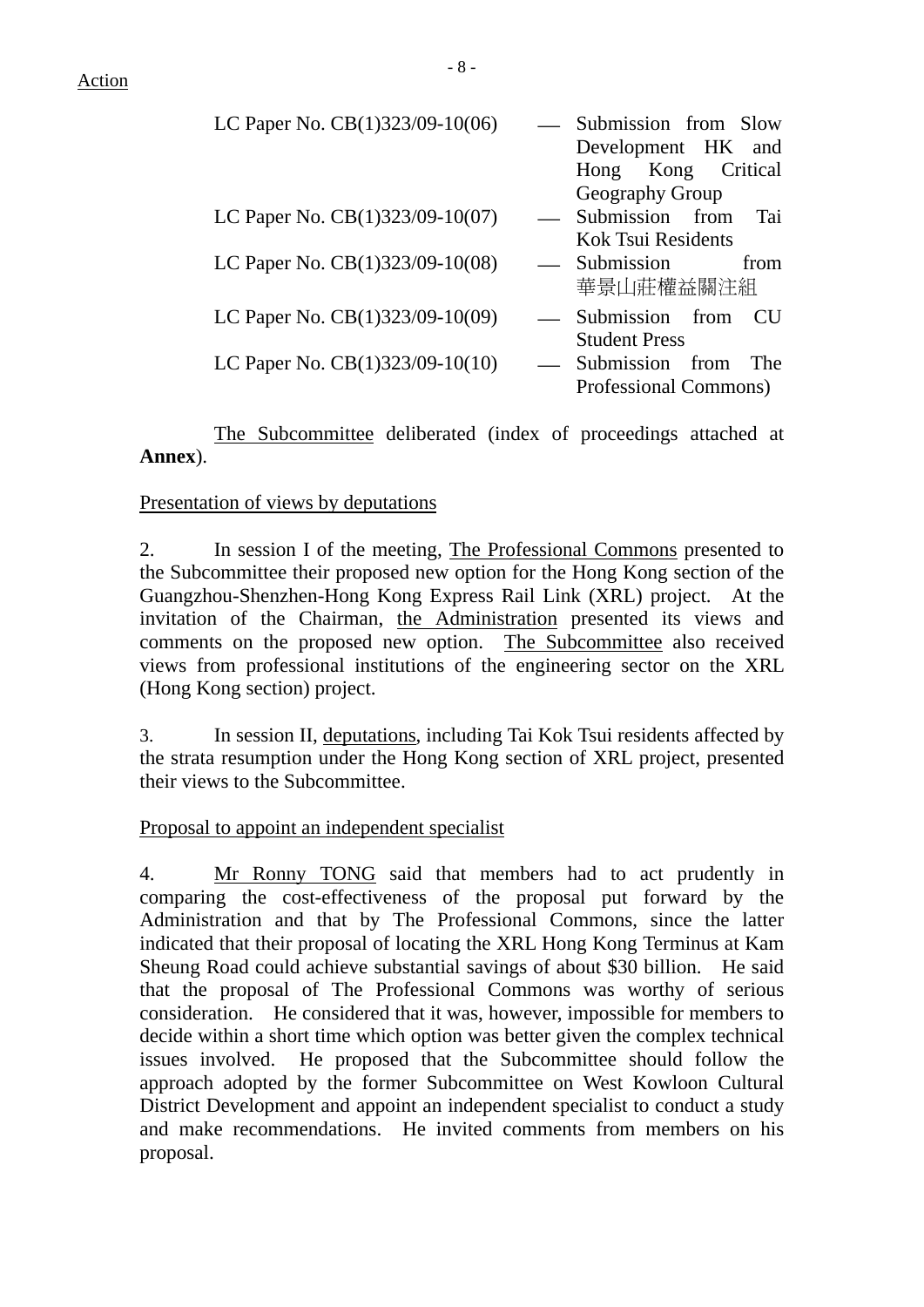5. Mr Andrew CHENG and Mr KAM Nai-wai expressed support for Mr Ronny TONG's proposal. They considered that it was difficult for members to grasp the complicated technical issues involved and the arguments presented by the Administration and The Professional Commons. In view of the substantial cost difference between the West Kowloon Terminus (WKT) Option proposed by the Administration and The Professional Commons' proposed new option, Mr Andrew CHENG considered it desirable for LegCo to appoint an independent specialist to conduct a study on the major issues of concern, such as the feasibility of the spur line (Hong Kong Island Express) under The Professional Commons' proposal, the possibility of saving \$30 billion in project cost under the proposed new option, the site selection for the terminus and cost-effectiveness. Mr CHENG further said that it might be possible to complete the study in two to three months' time. In response to Mr CHENG's enquiry on the possible timeframe for the study, a representative of The Professional Commons advised that the proposed study only needed to ascertain whether there were insurmountable technical issues pertaining to their proposal and, for this purpose, about two months' time should be enough. The Chairman expressed concern that it might not be easy for members to come to a consensus on the scope of study if it was to be conducted.

6. Mrs Regina IP, Mr Abraham SHEK, Mr LAU Kong-wah and Ir Dr Raymond HO opposed Mr Ronny TONG's proposal. Mr SHEK was skeptical whether the proposed new option could really achieve savings of about \$30 billion. He expressed support for the WKT Option which in his view would bring more convenience to passengers and enhance the cost-effectiveness of the XRL project. Ir Dr Raymond HO highlighted that the Administration had already pointed out many technical constraints of the proposed new option and expressed serious doubt whether these constraints could easily be tackled. Mr LAU Kong-wah considered that the WKT Option would achieve greater economic benefits whereas a terminus at Kam Sheung Road would entail more land resumption and lower the effectiveness of the XRL as an express link. Mr LAU pointed out that The Professional Commons' proposal was actually the "Shared Corridor" Option that had already been rejected by the Administration due to the lack of general support for it. Representatives of The Professional Commons clarified that the current proposal was not the same as the "Shared Option" that the Administration had rejected. The only "sharing" feature of their proposal was that the proposed spur line would make use of the Airport Express Line to convey passengers to the city centre.

7. As members had diverse views, the Chairman proposed to take a decision on Mr Ronny TONG's proposal by voting. Members agreed. The Chairman put the matter to vote. The voting results were that four members voted for and six members voted against it. The Chairman declared that Mr Ronny TONG's proposal was not accepted by the Subcommittee.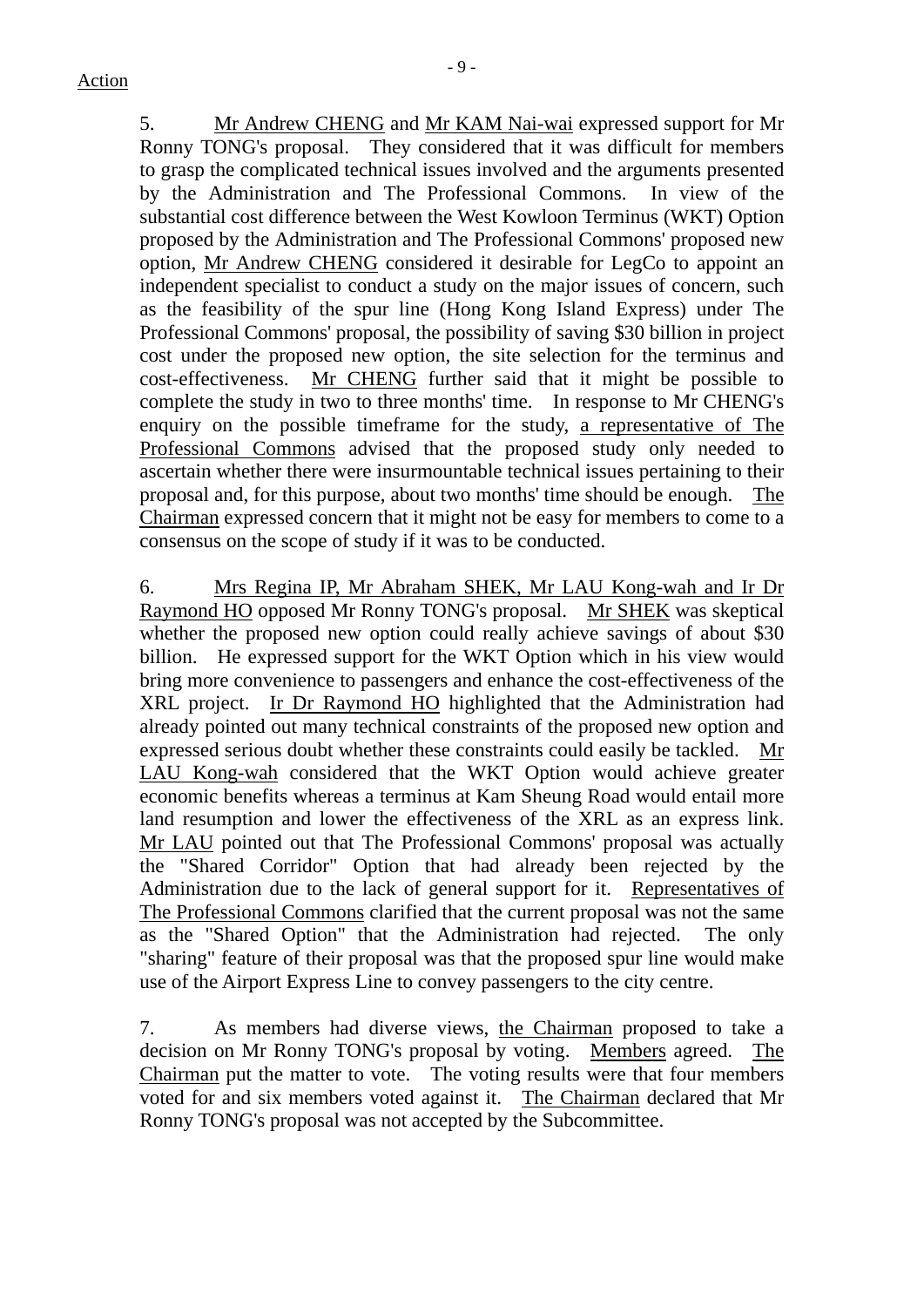8. To facilitate further discussion on the XRL (Hong Kong section), the Administration and the MTR Corporation Limited were requested to provide -

Admin/ MTRCL.

- (a) an explanation of whether the Airport Railway had adequate capacity to accommodate an extension from Tsing Yi to the proposed alternative location for the Express Rail Link at Kam Sheung Road as suggested by The Professional Commons; and
- (b) supplementary information on the location of the WKT and its associated facilities.

9. Mr Ronny TONG considered that the Subcommittee should hold another meeting with The Professional Commons again to listen to their response to the Administration's comments on their proposal. The Chairman invited The Professional Commons to first provide their written response for the Subcommittee to facilitate members' consideration of Mr TONG's suggestion.

## Impact of the alignment of the Hong Kong section of XRL in the urban area

10. In response to concerns raised by the deputations on the alignment of the Hong Kong section of XRL in the urban area, the Chairman urged the Administration to conduct public consultations with affected residents and to address their concerns on the impact of construction works on the structural safety of their buildings and protection of their rights. The Administration informed members that the Hong Kong section of XRL tunnel would run through the rock layer deep underground along the original coastline in the Tai Kok Tsui district, with the tunnel crown at around 30 meters below ground; and the strata to be resumed would be around 25-50 meters below ground. The tunnel would be constructed by underground boring methods, and adequate clearance between the tunnel boring machine and the building foundations would be maintained. As such, the construction of the Hong Kong section of XRL would not pose any adverse impact on the structural safety of the buildings along the alignment.

Admin 11. At the request of the Chairman, the Administration undertook to provide a paper to address various issues raised by the affected residents such as the structural safety of buildings nearby, measures to minimize environmental impacts during construction, and information on claims arising from strata resumption or temporary occupation.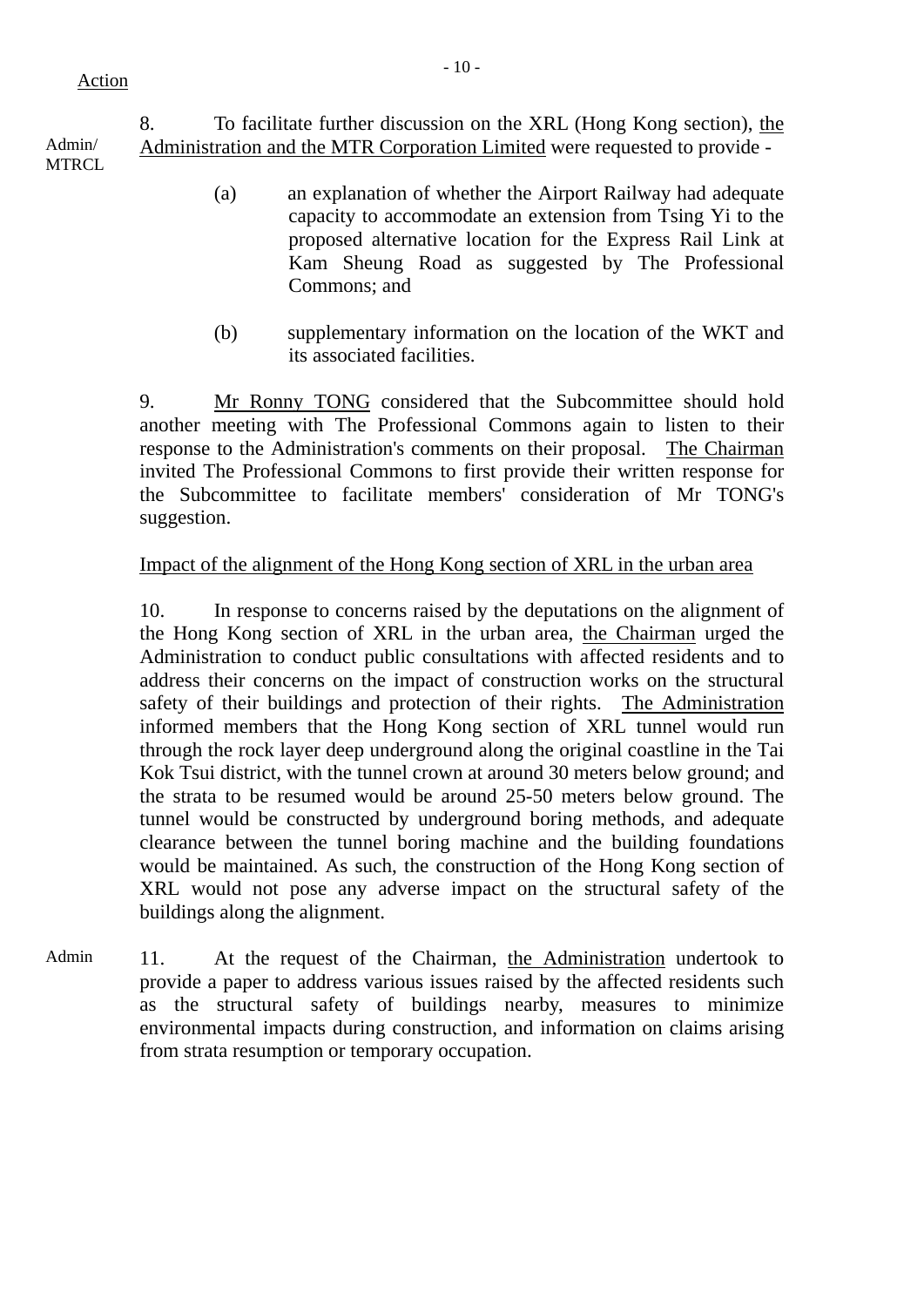## Additional meeting

Clerk 12. At the suggestion of Mr Ronny TONG and Mr Andrew CHENG, the Chairman agreed to consider holding a meeting for further discussion on the XRL (Hong Kong section) and the Clerk would inform members of the arrangements in due course.

## **II Any other business**

13. There being no other business, the meeting ended at 7:45 pm.

Council Business Division 1 Legislative Council Secretariat 11 February 2010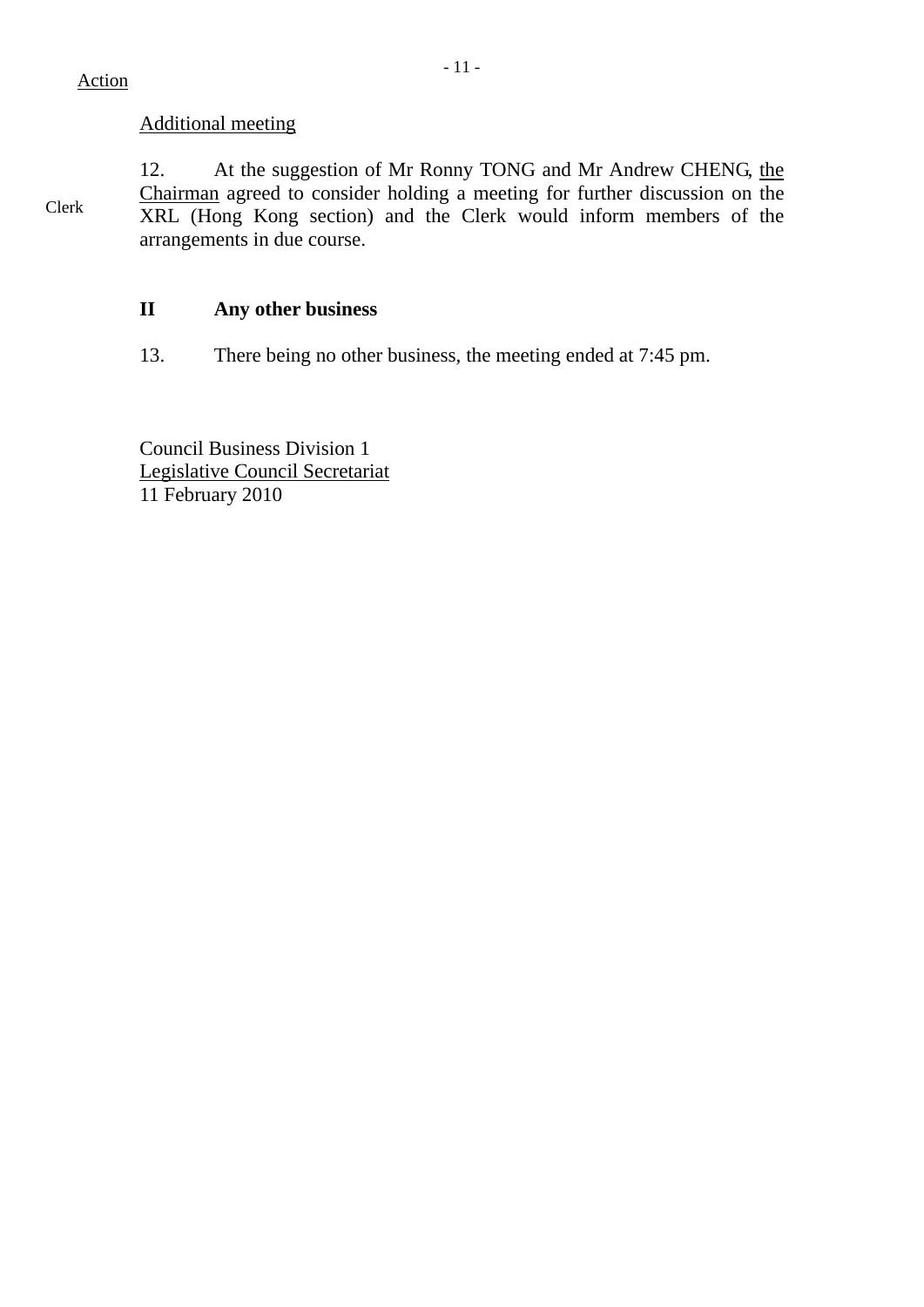## **Panel on Transport**

## **Subcommittee on Matters Relating to Railways**

## **Proceedings of the special meeting on Friday, 6 November 2009, at 5:00 pm in the Chamber of the Legislative Council Building**

| <b>Time</b>          | <b>Speaker</b>                                                                                    | Subject(s)                                                                                                                                                                                                                                                                                                                                                                                                                                                                                             | <b>Action required</b> |
|----------------------|---------------------------------------------------------------------------------------------------|--------------------------------------------------------------------------------------------------------------------------------------------------------------------------------------------------------------------------------------------------------------------------------------------------------------------------------------------------------------------------------------------------------------------------------------------------------------------------------------------------------|------------------------|
| marker               |                                                                                                   |                                                                                                                                                                                                                                                                                                                                                                                                                                                                                                        |                        |
|                      |                                                                                                   | Agenda item I - The Hong Kong section of the Guangzhou-Shenzhen-Hong Kong Express Rail Link                                                                                                                                                                                                                                                                                                                                                                                                            |                        |
| $000000 -$<br>000427 | Chairman                                                                                          | Opening remarks                                                                                                                                                                                                                                                                                                                                                                                                                                                                                        |                        |
|                      | Meeting with deputations/the Administration (Session I)                                           |                                                                                                                                                                                                                                                                                                                                                                                                                                                                                                        |                        |
| $000428 -$           | Mr Albert LAI                                                                                     | Expression of views as set out in LC Paper                                                                                                                                                                                                                                                                                                                                                                                                                                                             |                        |
| 001724               | Mr Ronald TAYLOR<br>The Professional<br>Commons (Procommons)                                      | No.<br>$CB(1)322/09-10(02)$<br>and<br>$CB(1)323/09-10(10)$ . It was proposed<br>that the Hong Kong section of the<br>Guangzhou-Shenzhen-Hong Kong Express<br>Rail Link (XRL) terminus be located<br>adjacent to the West Rail Kam Sheung<br>Road (KSR) Station, and that a spur line<br>(the HK Island Express) connecting the<br>KSR Station and the existing Tsing Yi<br>Station should be built and using the<br>Airport Express Line (AEL)/Tung Chung<br>Line corridor to convey passengers to the |                        |
|                      |                                                                                                   | city centre.<br>This proposal was put<br>forward on the following grounds -<br>apart from achieving substantial<br>(a)<br>savings in cost, the above option<br>could make good use of the station<br>platform currently being left idle at<br>the Hong Kong Station of AEL; and<br>the West Kowloon Terminus (WKT)<br>(b)<br>Option, if adopted, might lead to<br>serious traffic congestion in the area<br>nearby.                                                                                    |                        |
| 002321               | 001725 - Mr YIM Kin-ping<br>Association of<br><b>Engineering Professionals</b><br>in Society Ltd. | Expression of views as set out in LC Paper<br>No. $CB(1)251/09-10(01)$ -<br>presentation<br>of views<br>(a)<br>the<br>on<br>Procommons' proposal; and<br>the<br>(b)<br>expression<br>of<br>for<br>support<br>Administration's<br>proposal<br>the<br>on<br>alignment and the WKT Option.                                                                                                                                                                                                                |                        |
| 002322 -<br>002953   | Ir Peter WONG<br>The Hong Kong<br><b>Institution of Engineers</b><br>(HKIE)                       | Expression of views as set out in LC Paper<br>No. CB(1)322/09-10(03) -<br>presentation<br>of<br>views<br>the<br>(a)<br>on<br>Procommons' proposal and concurred                                                                                                                                                                                                                                                                                                                                        |                        |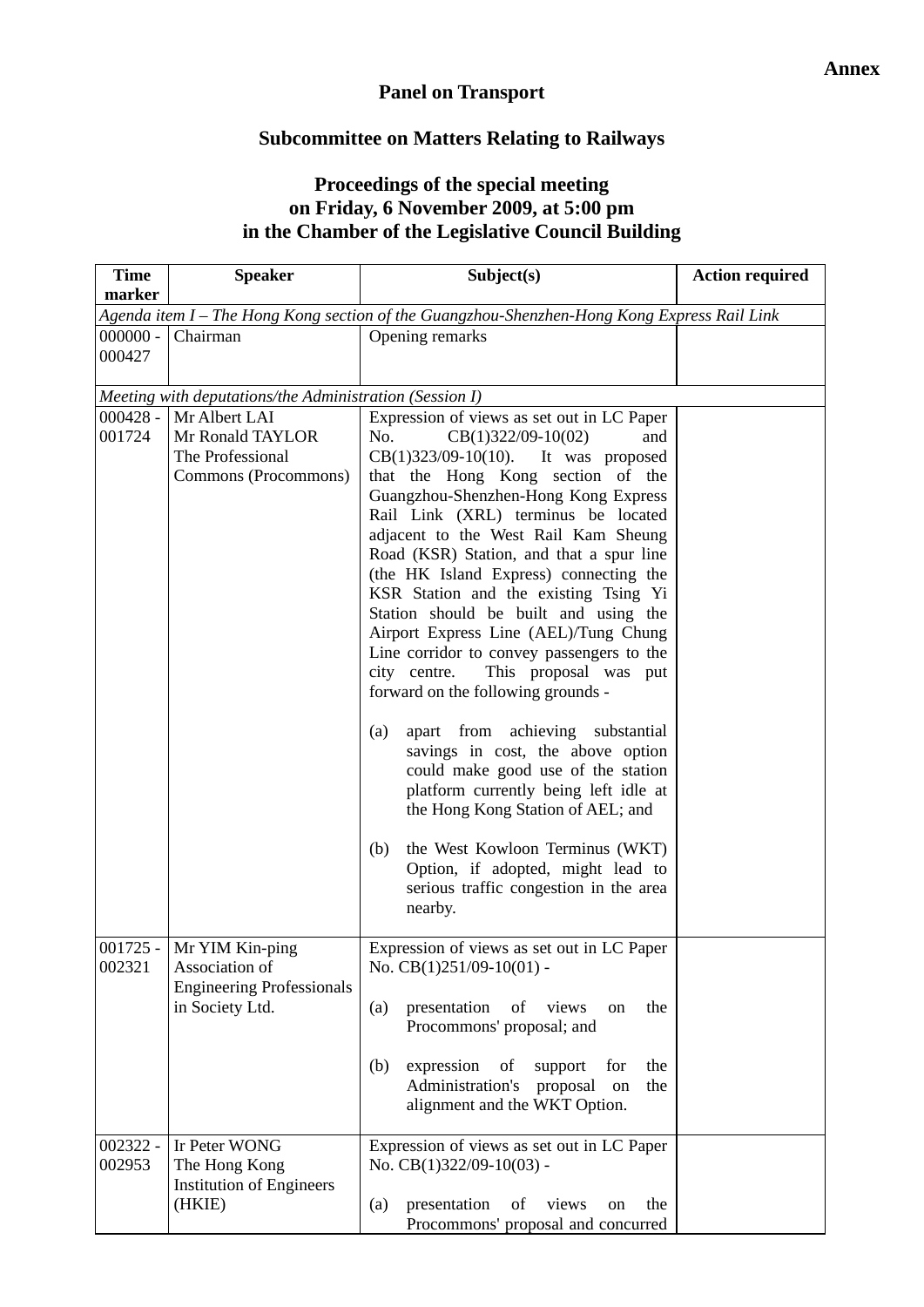| <b>Time</b><br>marker | <b>Speaker</b>                                                                                                     | Subject(s)                                                                                                                                                                                                                                           | <b>Action required</b> |
|-----------------------|--------------------------------------------------------------------------------------------------------------------|------------------------------------------------------------------------------------------------------------------------------------------------------------------------------------------------------------------------------------------------------|------------------------|
|                       |                                                                                                                    | with the WKT Option; and                                                                                                                                                                                                                             |                        |
|                       |                                                                                                                    | the Hong Kong section of XRL<br>(b)<br>would provide a fast and convenient<br>railway service linking Hong Kong<br>with the Pearl River Delta region.                                                                                                |                        |
| 002954 -<br>003628    | Mr LEUNG Kong-yui<br>The Chartered Institute of<br>Logistics & Transport in                                        | Expression of views as set out in LC Paper<br>No. CB(1)323/09-10(01) -                                                                                                                                                                               |                        |
|                       | Hong Kong                                                                                                          | expression of support for expeditious<br>(a)<br>implementation of the XRL (Hong<br>Kong section) project which would<br>be extremely important to enhancing<br>the economic development of Hong<br>Kong; and                                         |                        |
|                       |                                                                                                                    | (b)<br>a majority of members of The<br>Chartered Institute of Logistics &<br>Transport in Hong Kong<br>were<br>supportive of the WKT Option.                                                                                                         |                        |
| $003629 -$<br>004205  | Mr WAN Yiu-lun<br>Hong Kong Institution of<br>Highways and<br>Transportation                                       | Expression of support for the XRL (Hong<br>Kong section) project and various concerns<br>on the Procommons' proposal.                                                                                                                                |                        |
| $004206 -$<br>004954  | Mr CHEUNG Shun-wah<br>Association of Hong Kong<br>Railway Transport<br>Professions                                 | Expression of views as set out in LC Paper<br>No. $CB(1)322/09-10(05)$ that supported for<br>the XRL (Hong Kong section) project and<br>the location of the terminus in urban area<br>in order to enhance the attractiveness of the<br>express link. |                        |
| $004955 -$<br>005554  | Mr Michael YEUNG<br>China Hong Kong<br>Permanent Way Society<br>Limited                                            | Expression of views as set out in LC Paper<br>No. CB(1)323/09-10(02) that re-affirmed<br>the economic benefits of the XRL<br>(Hong Kong section) and the WKT Option<br>which would be more attractive to users.                                      |                        |
| $005555 -$<br>010214  | Mr Kennedy T F<br><b>CHEUNG</b><br>The Institution of<br>Highways &<br><b>Transportation</b> (Hong<br>Kong Branch) | Expression of views as set out in LC Paper<br>No. CB(1)323/09-10(04) that re-affirmed<br>the strategic importance of the Hong Kong<br>section of XRL and advantages of the<br>WKT Option.                                                            |                        |
| $010215 -$<br>010837  | Mr HUNG Wing-tat<br>Designing Hong Kong                                                                            | Expression of views as set out in LC Paper<br>No. CB(1)323/09-10(03) and appeal for<br>members' support for commissioning an<br>independent study on the Procommons'<br>proposal.                                                                    |                        |
| 010838 -<br>011932    | Mr Kai CHAN<br><b>XRL Concerns Group</b>                                                                           | Expression of views as set out in LC Paper<br>No. $CB(1)323/09-10(05)$ and opposition to<br>the WKT Option for its various constraints.                                                                                                              |                        |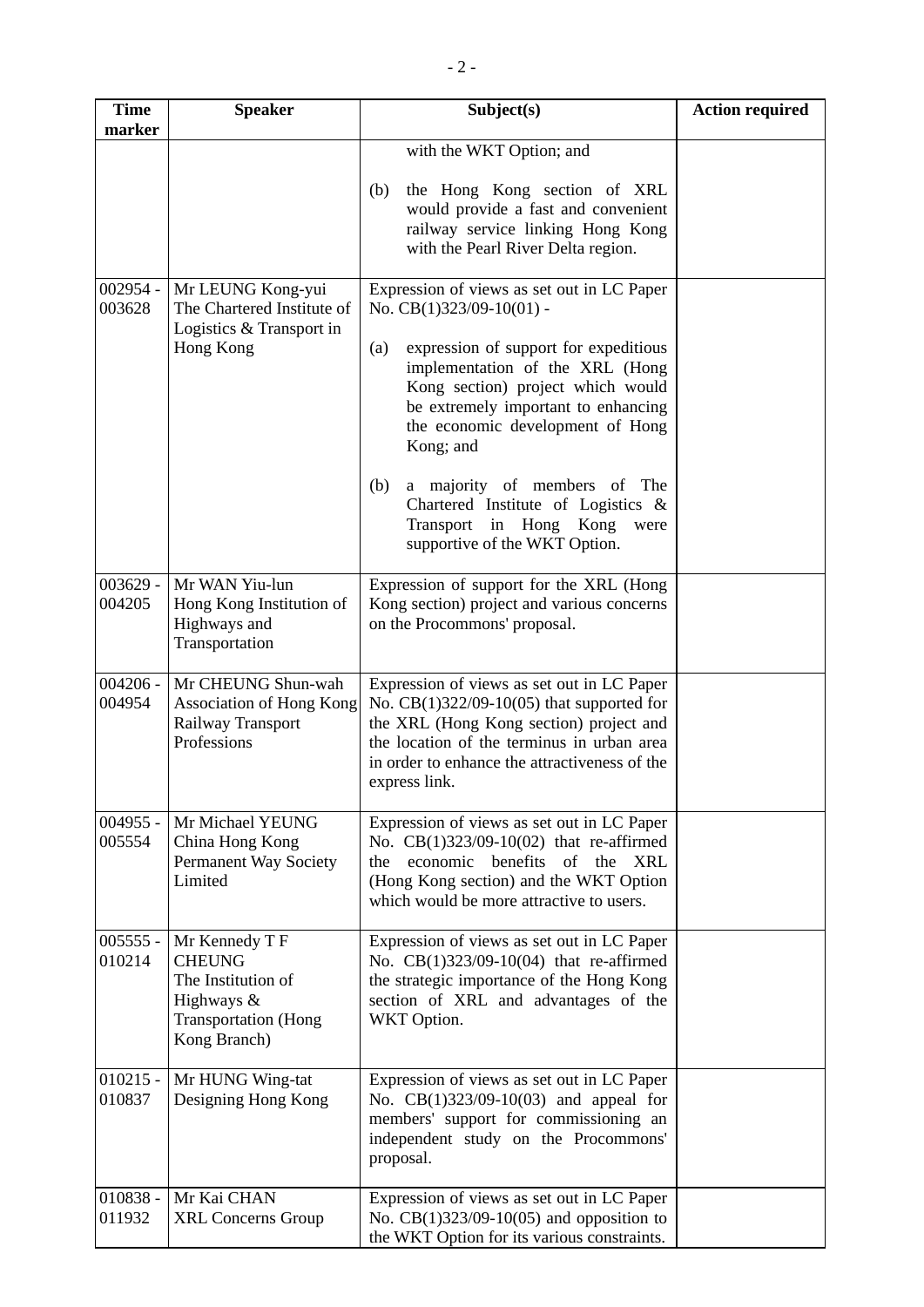| <b>Time</b>          | <b>Speaker</b>                                                | Subject(s)                                                                                                                                                                                                                                                                                                                                                                                                                                                                                               | <b>Action required</b>                                                           |
|----------------------|---------------------------------------------------------------|----------------------------------------------------------------------------------------------------------------------------------------------------------------------------------------------------------------------------------------------------------------------------------------------------------------------------------------------------------------------------------------------------------------------------------------------------------------------------------------------------------|----------------------------------------------------------------------------------|
| marker               |                                                               |                                                                                                                                                                                                                                                                                                                                                                                                                                                                                                          |                                                                                  |
| $011933 -$<br>014007 | Administration                                                | Powerpoint presentation on the evaluation<br>of the Procommons' proposal (LC Paper<br>No. CB(1)322/09-10(01)).                                                                                                                                                                                                                                                                                                                                                                                           |                                                                                  |
| $014008 -$<br>014314 | Ms Tanya CHAN<br>Procommons                                   | Ms Tanya CHAN's enquiries and the<br>Procommons'<br>response<br>the<br>to<br>Administration's views that the<br><b>MTR</b><br>Corporation Limited (MTRCL)<br>should<br>explain why the Airport Railway capacity<br>was 32 trains per hour at maximum and not<br>40 trains per hour as originally designed.<br>The Administration was incorrect in its<br>interpretation of the<br>spare capacity<br>requirements for AEL according to the<br>International<br>Union<br>of<br>Railways<br>classification. |                                                                                  |
| $014315 -$<br>014751 | Mr James TO<br><b>MTRCL</b><br>Chairman                       | Mr James TO's request for clarification on<br>the operational capacity of AEL and the<br>MTRCL's response on whether AEL could<br>accommodate a bifurcated service as<br>proposed by the Procommons.<br>The Chairman's request for MTRCL to<br>provide detailed information in respect of<br>the operational capacity of AEL.                                                                                                                                                                            | <b>MTRCL</b> to provide<br>supplementary<br>information.<br>(para. 8 of minutes) |
| $014752 -$<br>015126 | Mr Ronny TONG<br>Procommons                                   | Mr Ronny TONG's clarification that he<br>was not opposed to the construction of<br>XRL (Hong Kong section) but was<br>concerned about the cost-effectiveness of<br>the current proposal put forward by the<br>Administration which involved substantial<br>He considered that the<br>project cost.<br>Procommons' proposal was worthy of<br>consideration and proposed that the LegCo<br>Secretariat should appoint an independent<br>study the Procommons'<br>specialist<br>to<br>proposal.             |                                                                                  |
| $015127 -$<br>015503 | Mr LAU Kong-wah<br>Administration                             | Mr LAU Kong-wah's view that the WKT<br>Option would mean greater economic<br>benefits and convenience to users whereas<br>a terminus at Kam Sheung Road would<br>entail more land resumption, and lower the<br>effectiveness of the XRL as an express<br>Mr LAU pointed out that the<br>link.<br>Procommons' proposal was actually the<br>"Shared Option" that had already been<br>rejected by the Administration due to lack<br>of support for it.                                                      |                                                                                  |
| $015504 -$<br>015942 | Mr Andrew CHENG<br><b>HKIE</b><br>Procommons<br>Mr Ronny TONG | Mr Andrew CHENG's expression of<br>support for Mr Ronny TONG's proposal<br>and he further suggested that the proposed<br>independent study should be completed in                                                                                                                                                                                                                                                                                                                                        |                                                                                  |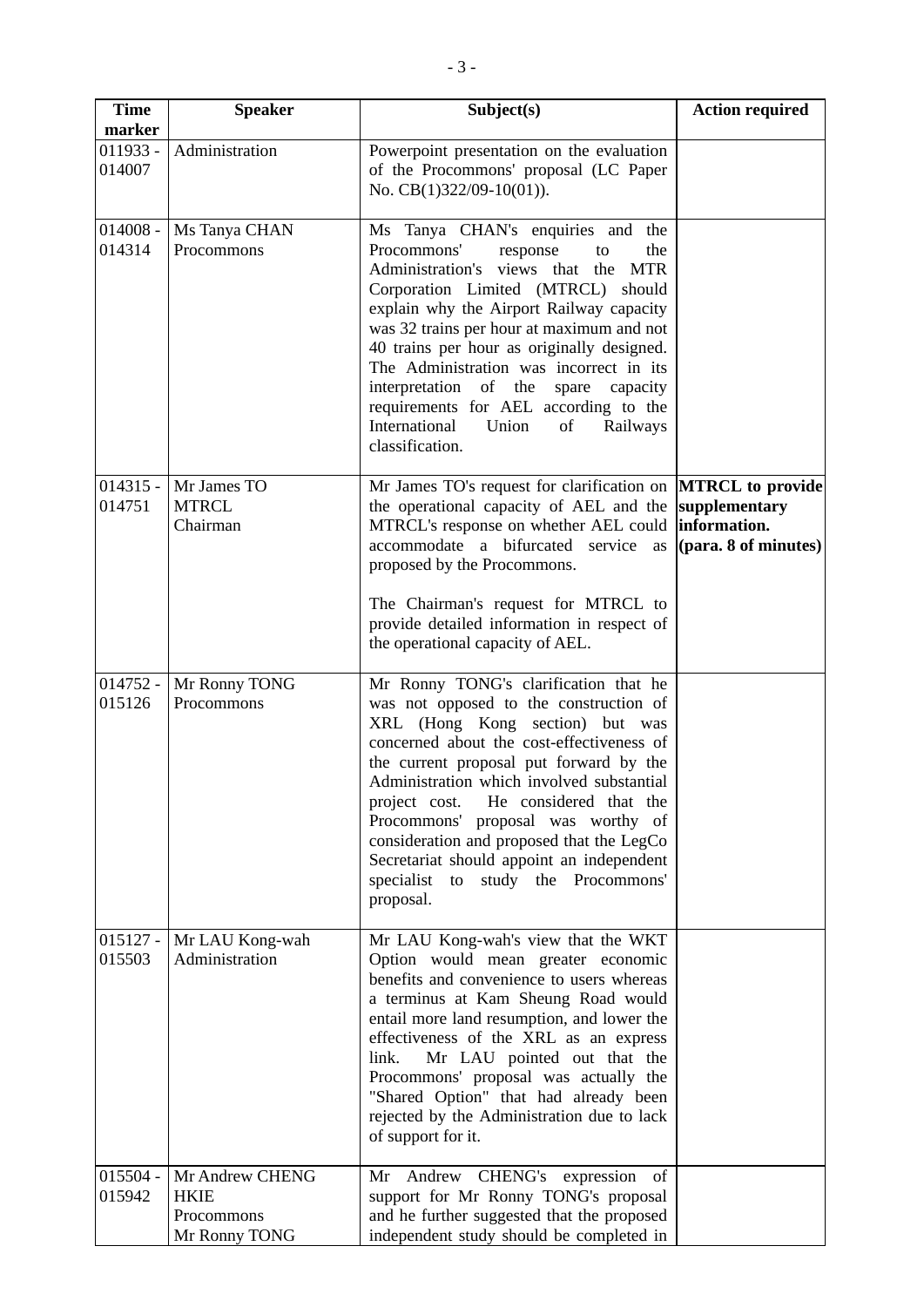| <b>Time</b>          | <b>Speaker</b>                               | Subject(s)                                                                                                                                                                                                                                                                                                                                                                                                                                                                                                                                                                                                                                                   | <b>Action required</b> |
|----------------------|----------------------------------------------|--------------------------------------------------------------------------------------------------------------------------------------------------------------------------------------------------------------------------------------------------------------------------------------------------------------------------------------------------------------------------------------------------------------------------------------------------------------------------------------------------------------------------------------------------------------------------------------------------------------------------------------------------------------|------------------------|
| marker               | Chairman                                     | two to three months.                                                                                                                                                                                                                                                                                                                                                                                                                                                                                                                                                                                                                                         |                        |
|                      |                                              | The HKIE's view that if the scope of the<br>proposed study was narrow and only<br>focused on a few specific issues of<br>concern, it might be possible that the study<br>could be completed in two to three months'<br>time, depending on the issues to be studied.<br>The Procommons's view that the proposed<br>study should only ascertain whether there<br>were insurmountable technical issues<br>pertaining to their proposal and for this<br>purpose, about two months should be<br>enough for the study.<br>The Chairman's expression of concern that<br>it might not be easy to come to a consensus<br>on the scope of proposed study, if it was to |                        |
|                      |                                              | be conducted, as members' views were<br>diverse.                                                                                                                                                                                                                                                                                                                                                                                                                                                                                                                                                                                                             |                        |
| $015943 -$<br>020342 | Ms Audrey EU<br>Procommons<br>Administration | Audrey EU's<br>Ms<br>request for<br>the<br>Procommons to respond to Mr LAU<br>Kong-wah's earlier comment and to further<br>explain the operational capacity of the<br>AEL. The Procommons' clarification that<br>their current proposal was not the same as<br>the "Shared Corridor" Option that the<br>Administration had already rejected, and it<br>was based on the design capacity of AEL.<br>The Procommons considered that the<br>maximum operational capacity should be<br>40 Airport Express trains per hour through<br>the cross-harbour section.<br>Ms Audrey EU's enquiries on the platform<br>being left idle at the Hong Kong Station          |                        |
|                      |                                              | and the future use at the top of the<br>The Administration's<br>proposed WKT.<br>response that the platform in question<br>would be put into use if the number of AEL<br>trains was increased to more than six per<br>hour; and the top of WKT outside the West<br>Kowloon Cultural District was being<br>considered for commercial use (two/three<br>commercial buildings being planned) and<br>greening purpose by the Planning<br>Department. The MTRCL would not be<br>given the development right.                                                                                                                                                      |                        |
| $020343 -$<br>020715 | Mr KAM Nai-wai<br>Administration             | KAM<br>Nai-wai's<br>the<br>Mr<br>query<br>of<br>Administration's<br>comment<br>that<br>the<br>Procommons' proposal was<br>"of<br>low<br>economic benefits", and his support for Mr<br>Ronny TONG's proposal of appointing an                                                                                                                                                                                                                                                                                                                                                                                                                                 |                        |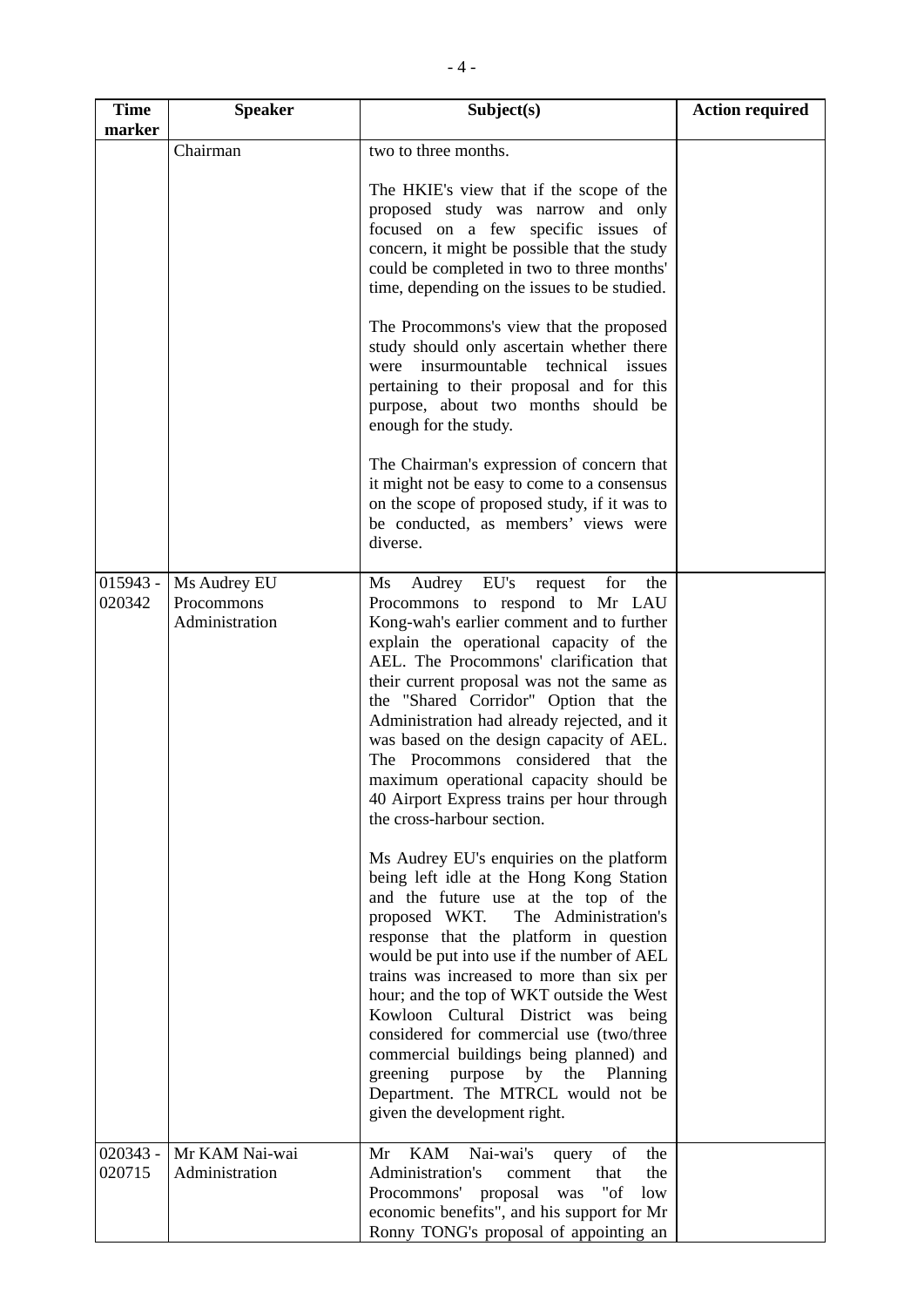| <b>Time</b><br>marker | <b>Speaker</b>                                                                      | Subject(s)                                                                                                                                                                                                                                                                                                                                        | <b>Action required</b> |
|-----------------------|-------------------------------------------------------------------------------------|---------------------------------------------------------------------------------------------------------------------------------------------------------------------------------------------------------------------------------------------------------------------------------------------------------------------------------------------------|------------------------|
|                       |                                                                                     | independent specialist to conduct a study.<br>He considered that the KSR Station might<br>enhance economic developments in the<br>area and the New Territories.                                                                                                                                                                                   |                        |
|                       |                                                                                     | The Administration's reiteration of the<br>advantages of the WKT Option.                                                                                                                                                                                                                                                                          |                        |
| $020716 -$<br>021033  | Ir Dr Raymond HO                                                                    | Ir Dr Raymond HO's expression of support<br>for the WKT Option and his view on the<br>technical constraints of the Procommons'<br>option.                                                                                                                                                                                                         |                        |
| $021034 -$<br>021345  | Mr Abraham SHEK                                                                     | Mr Abraham SHEK's expression of doubt<br>estimated<br>the<br>cost<br>under<br>the<br>$_{\rm on}$<br>Procommons' option and his support for<br>the WKT Option.                                                                                                                                                                                     |                        |
| $021346 -$<br>021530  | Chairman<br>Mr Abraham SHEK<br>Mrs Regina IP<br>Mr LAU Kong-wah<br>Ir Dr Raymond HO | Mr Abraham SHEK, Mrs Regina IP, Mr<br>LAU Kong-wah and Ir Dr Raymond HO's<br>indication of objection to appointing an<br>independent specialist to conduct a study.<br>Voting on Mr Ronny TONG's proposal.                                                                                                                                        |                        |
| $021531 -$<br>021847  | Mr James TO<br>Mr Ronny TONG<br>Chairman                                            | James TO's<br>that<br>Mr<br>suggestion<br>an<br>additional meeting should be held to<br>further discuss with deputations.                                                                                                                                                                                                                         |                        |
|                       |                                                                                     | Ronny<br>TONG's<br>Mr<br>view<br>that<br>the<br>Procommons<br>should<br>be<br>given<br>an<br>opportunity<br>respond<br>the<br>to<br>to<br>Administration's evaluation of its proposal.<br>Chairman's<br>The<br>invitation<br>of<br>the<br>Procommons to provide a written response<br>Subcommittee for<br>the<br>members'<br>to<br>consideration. |                        |
|                       | Meeting with deputations/the Administration (Session II)                            |                                                                                                                                                                                                                                                                                                                                                   |                        |
| $021848 -$<br>022156  | Mr FUNG Tak-hing                                                                    | Expression of dissatisfaction with the<br>Administration's failure to provide any<br>information or conduct consultation with<br>the Tai Kok Tsui residents who were<br>affected by the alignment of the XRL<br>(Hong Kong section) project.                                                                                                      |                        |
| $022157 -$<br>022338  | Mr MOK Hon-yee                                                                      | Expression of concern that no social<br>impact assessments and public consultation<br>had been conducted over the proposed<br>alignment of the Hong Kong section of<br>XRL in the urban area.<br>Expression of<br>objection to proposed resumption of<br>underground strata of private land along<br>the alignment.                               |                        |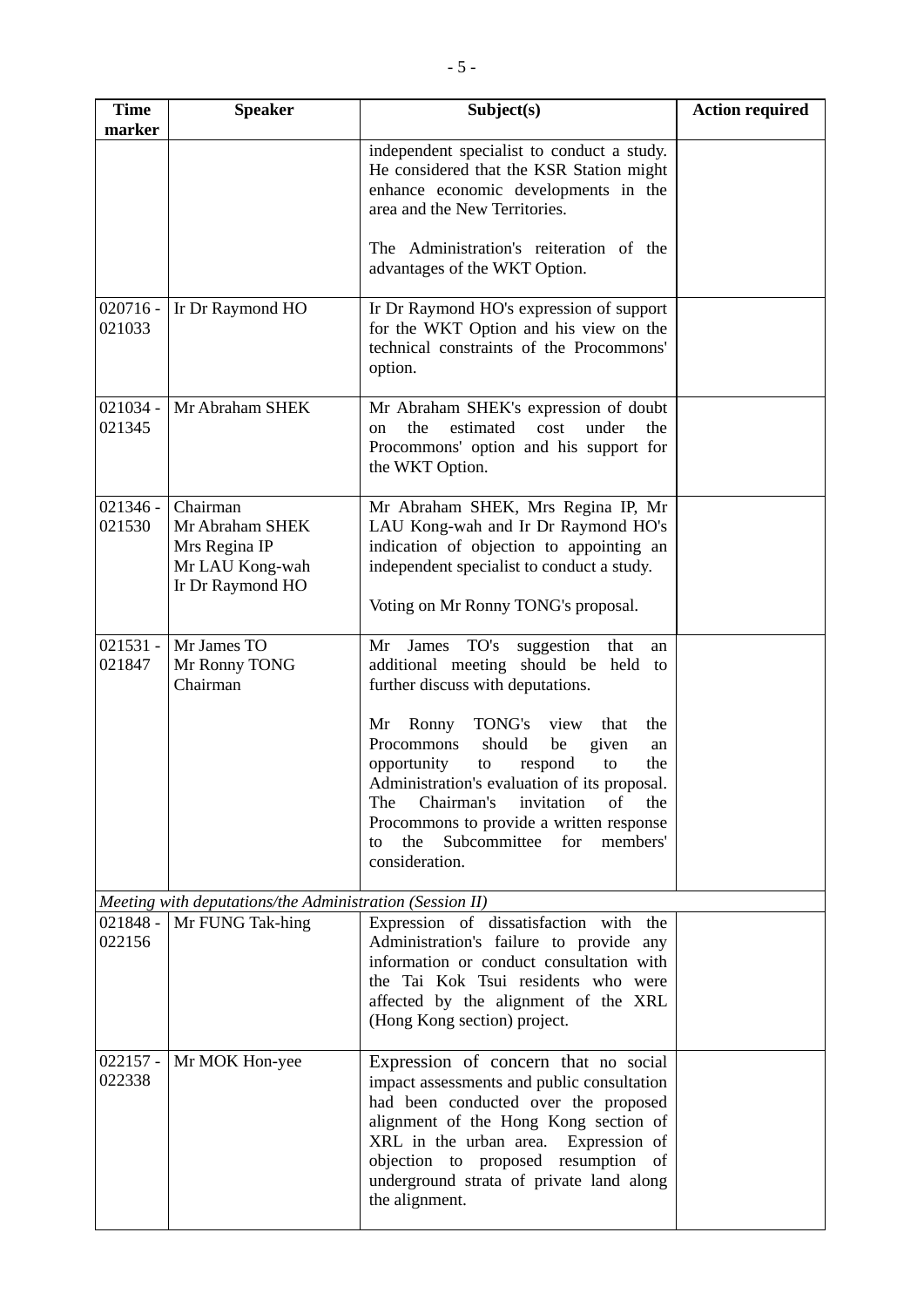| <b>Time</b><br>marker | <b>Speaker</b>             | Subject(s)                                                                                                                                                                                                                                                                                                                                                                                                                                                                                                                                                                                                                                                                                                               | <b>Action required</b>                                               |
|-----------------------|----------------------------|--------------------------------------------------------------------------------------------------------------------------------------------------------------------------------------------------------------------------------------------------------------------------------------------------------------------------------------------------------------------------------------------------------------------------------------------------------------------------------------------------------------------------------------------------------------------------------------------------------------------------------------------------------------------------------------------------------------------------|----------------------------------------------------------------------|
| 022339 -<br>022515    | Miss KWONG Wai-fong        | Submission of 640 objection letters from<br>Tai Kok Tsui residents against the XRL<br>project and expression of concerns over the<br>impact of the works on the structure of<br>buildings<br>affected<br>and<br>relevant<br>compensation issues.                                                                                                                                                                                                                                                                                                                                                                                                                                                                         |                                                                      |
| 022611                | 022516 - Mr MAK Fat-cheung | Request for proper consultations for Tai<br>Kok Tsui residents, a change to the<br>alignment, and suggestion that the authority<br>concerned should consider acquiring the<br>property right of the small<br>owners<br>concerned.                                                                                                                                                                                                                                                                                                                                                                                                                                                                                        |                                                                      |
| $022612 -$<br>022717  | Ms LEUNG Yuet-han          | Request for proper consultations for Tai<br>Kok Tsui residents and a change to the<br>alignment.                                                                                                                                                                                                                                                                                                                                                                                                                                                                                                                                                                                                                         |                                                                      |
| $022718 -$<br>023014  | Mr LEUNG Yiu-wah           | Administration's<br>Request<br>for<br>the<br>undertaking<br>to<br>compensate<br>owners<br>concerned for any damages that might be<br>caused to building structure and loss in<br>property redevelopment value as a result of<br>implementation of the project.                                                                                                                                                                                                                                                                                                                                                                                                                                                           |                                                                      |
| $023015 -$<br>023247  | Ms CHAN Ping-fung          | Expression of views as set out in LC Paper<br>No. CB(1)323/09-10(09) and urged the<br>Administration to respect Choi Yuen Tsuen<br>(CYT) villagers' wish in remaining CYT.                                                                                                                                                                                                                                                                                                                                                                                                                                                                                                                                               |                                                                      |
| $023248 -$<br>023340  | Mr James TO<br>Chairman    | Mr James TO's reiteration of request for<br>holding a further meeting for more<br>in-depth discussions.                                                                                                                                                                                                                                                                                                                                                                                                                                                                                                                                                                                                                  |                                                                      |
| 023341 -<br>023757    | Administration<br>Chairman | The Administration's explanation of the <b>Administration</b><br>for<br>choosing the proposed<br>reasons<br>alignment and its response to views of Tai<br>Kok Tsui deputations -<br>the Hong Kong section of XRL tunnel minutes)<br>(a)<br>would run through the rock layer deep<br>underground<br>along<br>the<br>original<br>coastline in the Tai Kok Tsui district,<br>with the tunnel crown at around 30<br>meters below ground, and the strata to<br>be resumed will be around $25 - 50$<br>meters below ground;<br>the tunnel would be constructed by<br>(b)<br>underground boring methods, and<br>adequate clearance between the tunnel<br>boring machine and the building<br>foundations would be maintained. As | to<br>provide<br>supplementary<br>information.<br>11<br>(para.<br>of |
|                       |                            | such, the construction of the Hong<br>Kong section of XRL would not pose<br>any adverse impact on the structural                                                                                                                                                                                                                                                                                                                                                                                                                                                                                                                                                                                                         |                                                                      |